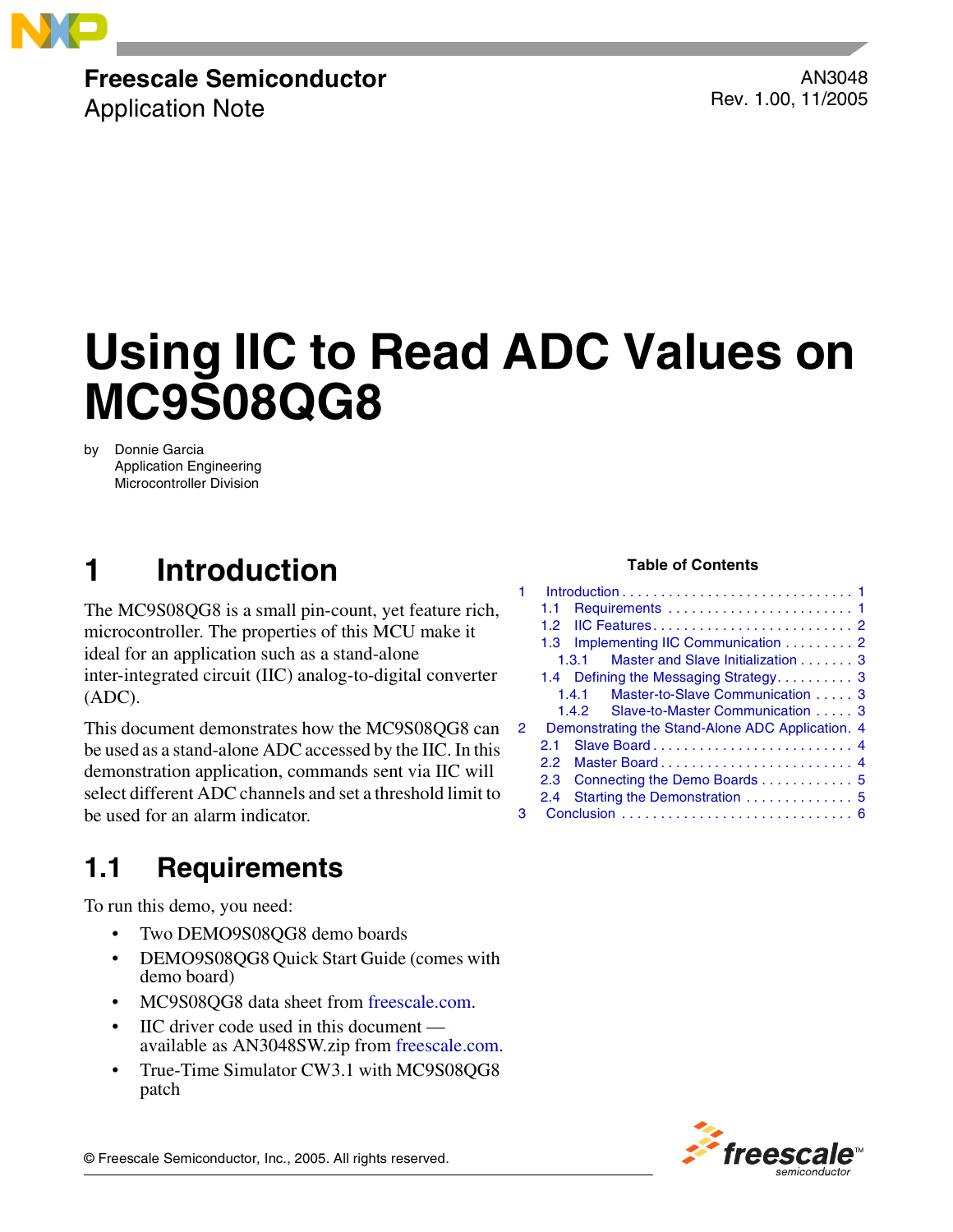

### <span id="page-1-0"></span>**1.2 IIC Features**

The IIC communications protocol is a standard that can be used to interface an MCU with other devices such as temperature sensors, EEPROMS, LCDs, other MCUs, and A/D or D/A devices. This protocol makes it easy to add additional devices onto an existing IIC bus because each device contains a unique slave address. All devices on the IIC bus monitor activity, but slaves only respond to messages that are addressed to them. IIC communication is accomplished through a simple two-line interface. Data is relayed through the SDA pin, and the clock is supplied by the master on the SCL pin.

The MC9S08QG8 contains the standard IIC module that is in the HCS08 Family of microcontrollers. The features of this module include:

- Compatibility with the IIC bus standards
- Multi-master operation
- Flexible baud rate generator
- Interrupt-driven byte-by-byte transfer

The interrupt capabilities of this peripheral provide a very important feature that allows interrupts to occur at address match, arbitration loss, and data transfers. All of these features together allow IIC communication to be handled by an interrupt service routine (ISR) that can be used for both master and slave operation.

#### **NOTE**

For additional information on IIC module initialization, functionality, and registers and control and status bits, please see the IIC chapter of the MC9S08QG8 data sheet (available from [freescale.com](http://www.freescale.com)).

### <span id="page-1-1"></span>**1.3 Implementing IIC Communication**

The IIC chapter of the MC9S08QG8 data sheet provides an "IIC Module Quick Start" figure and "Typical IIC Interrupt Routine" flow chart. These detail the most straight-forward method to implement IIC communications. Because the application described in this document uses that method, please have the IIC chapter of the MC9S08QG8 data sheet near for reference.

The IIC master and slave code examples for this demonstration (AN3048SW.zip) use the documented method to create the interrupt service routine (ISR) for IIC. For example, the first decision in the "Typical IIC Interrupt Routine" flow chart is whether the device is set as a master or slave. This is accomplished in the example ISR with the code:

if (IICC\_MST){ ... } else {...}

This checks the status of the MST bit in the IIC control register:

- If it is set  $(MST = 1)$ , the code will proceed to execute what is defined inside the curly brackets, i.e., master mode operation will be handled.
- If MST is not set (MST = 0), code will execute the *else* statement, i.e., slave mode operation will be handled.

It is important to note that not all decisions that are defined in this flow chart can be made by the status and control bits that are provided in the IIC registers. For example, when in master mode, you must know when the second-to-last byte and the last byte to be read are received. This is accomplished in the example

#### **Using IIC to Read ADC Values on MC9S08QG8, Rev. 1.00**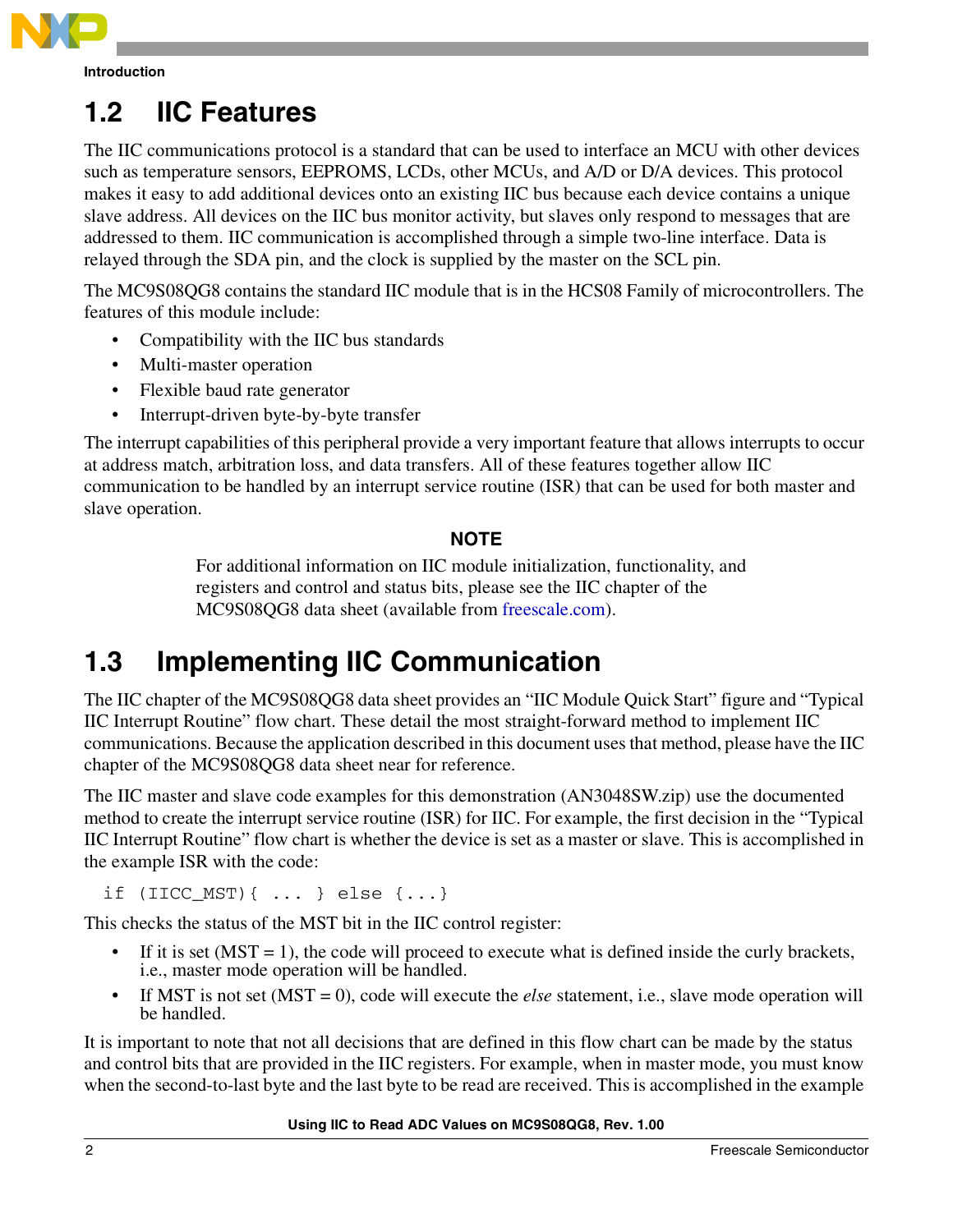

ISR by a variable, *num\_to\_rec*, which defines the number of bytes to receive. This variable is used to compare against a count variable that keeps track of the amount of data that has passed from slave to master. So in the example code provided, you will see that variables are used along with status and control bits to achieve the routine depicted in the IIC chapter of the MC9S08QG8 data sheet.

#### <span id="page-2-0"></span>**1.3.1 Master and Slave Initialization**

Both master and slave can use the same ISR routine as shown in the demo code, but there is a difference in the initialization and startup sequence between these two. See the "IIC Module Quick Start" figure in the IIC chapter of the MC9S08QG8 data sheet for complete initialization sequence.

As soon as the slave device is initialized, it is ready to receive IIC data. A master device must initiate communication by setting up a master transmit or a master receive. This is done in the addressing sequence because the LSB of the address is the R/W bit. So, to initiate IIC communication, the address along with the R/W bit must be written to the IIC data register by the master device.

### <span id="page-2-1"></span>**1.4 Defining the Messaging Strategy**

The goal of this application is to get an analog reading from a MC9S08QG8 MCU via IIC communication. The master MCU will be allowed to select the ADC channel and set a threshold value that can be used to compare against. A very important step in accomplishing this is defining the messages that will be sent and received. For this application, the following messaging strategy was used.

### <span id="page-2-2"></span>**1.4.1 Master-to-Slave Communication**

[Table 1](#page-2-4) shows the messages that will pass from master to slave. All possible values are shown in the data range.

<span id="page-2-4"></span>

| <b>Byte</b> | <b>Address (upper 7bits)</b><br>R/W(1bit)  | <b>Threshold</b>                    | <b>Threshold</b>                    | <b>Channel Select</b>     |  |
|-------------|--------------------------------------------|-------------------------------------|-------------------------------------|---------------------------|--|
|             |                                            |                                     |                                     |                           |  |
| Data Range  | Address (0xFE-0x00),<br>$R/W (0x1 - 0x0)$  | $0x03 - 0x00$                       | $0xFF-0x00$                         | $0x01 - 0x00$             |  |
| Description | Concatenation of address<br>and read/write | Upper byte of a 10-bit<br>threshold | Lower byte of a 10-bit<br>threshold | A/D channel<br>to be read |  |

**Table 1. Master-to-Slave Communication**

### <span id="page-2-3"></span>**1.4.2 Slave-to-Master Communication**

[Table 2](#page-2-5) shows all data that will pass from slave to master. Not shown here is the address that must first pass from master to slave; all IIC communication is initiated by the master.

<span id="page-2-5"></span>

|             | Result                           | Result                           | Alarm                                     |
|-------------|----------------------------------|----------------------------------|-------------------------------------------|
| <b>Byte</b> |                                  |                                  |                                           |
| Data Range  | 0x03-0x00                        | $0xFF-0x00$                      | 0x01-0x00                                 |
| Description | Upper byte of a 10-bit<br>result | Lower byte of a 10-bit<br>result | Status of the compare<br>to the threshold |

**Using IIC to Read ADC Values on MC9S08QG8, Rev. 1.00**

**Freescale Semiconductor** 3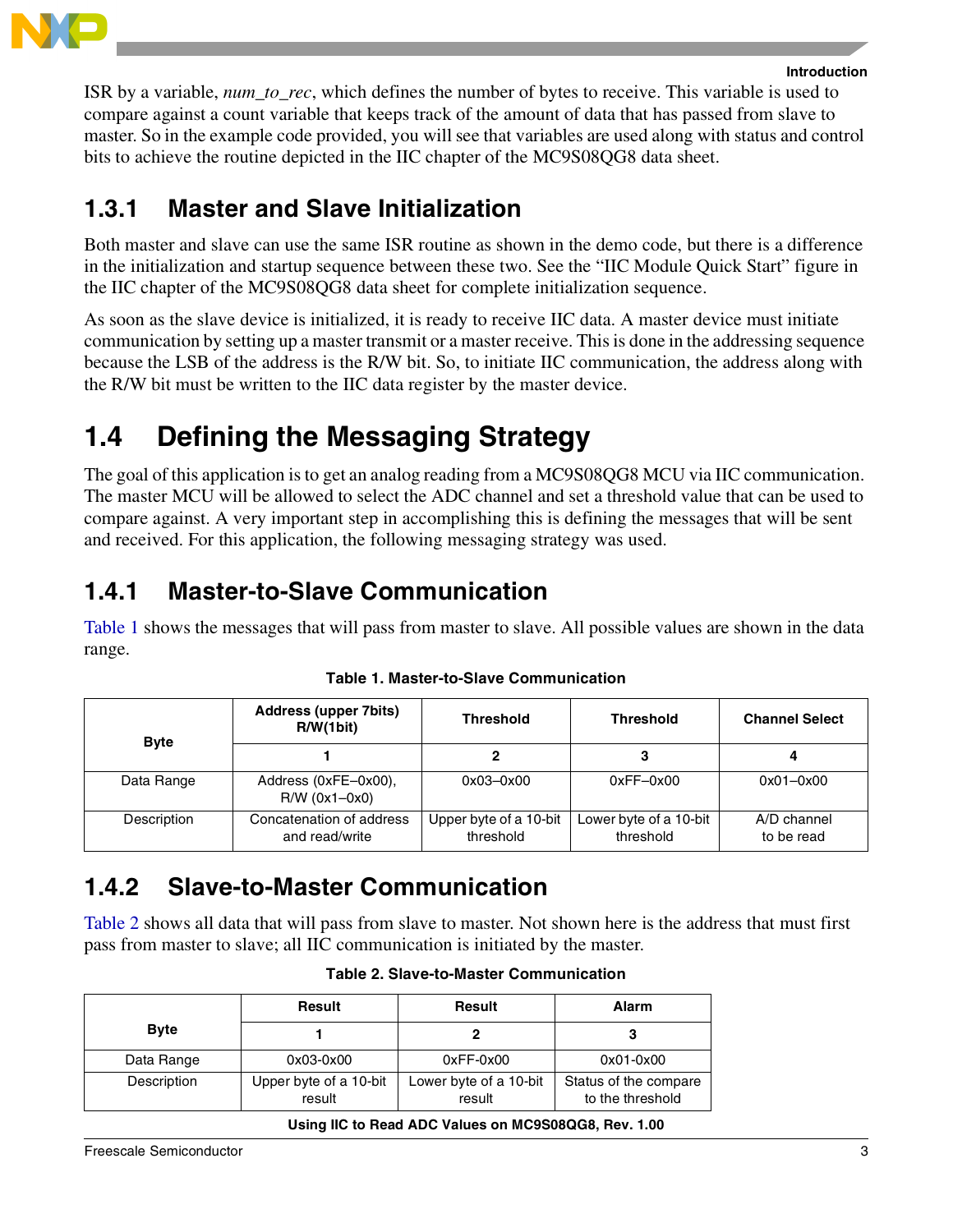

#### **Demonstrating the Stand-Alone ADC Application**

With the messaging strategy defined, software development is as simple as parsing the data that is received by the master or slave. The ISR that has been created is pre-configured to create receive arrays with the data. Both slave and master contain a receive data array that can be examined while the IIC bus is inactive. It is important to wait for the IIC bus to be inactive to ensure a valid data reading. The arrays allow easy access to the messages that have been received, and C code is used to look at individual bytes in the receive data array. For example, the Alarm byte is examined with the following code:

```
if (IIC Rec Data[2] == 1) {
//Turn on Alarm Indicator
Alarm = 1;
} else \{\text{Alarm} = 0;
}
```
This code accesses the Alarm byte in the receive data array using an "if" statement. The same method can be used on the other bytes in the receive array so that the application code can complete the necessary tasks.

### <span id="page-3-0"></span>**2 Demonstrating the Stand-Alone ADC Application**

To demonstrate this application, you will need to connect and configure the two MC9S08QG8 demo boards. Designate one of the boards to be the master board, and the other as the slave board.

### <span id="page-3-1"></span>**2.1 Slave Board**

Program the slave code (QG\_IIC\_Slave.c) into the slave board. Follow the directions for programming the demo board provided by the quick start guide included with the demo board. This should guide you step-by-step through opening a project, connecting through USB, and programming a demo board. This board must be powered externally, so after you have programmed it, connect an external power supply (9 V, nominally) to the power connector.

### <span id="page-3-2"></span>**2.2 Master Board**

The master code should be programmed into the master board. To visualize our demonstration, we will use the True-Time Simulator interface and a visualization tool. So, after the board is programmed, we will be using the debug environment.

The master board must be modified to contain pullup resistors on the SDA and SCL pins. The IIC driver code in AN3048SW.zip uses PTB6 and PTB7 as the IIC pins. This is configured in software by setting the IICPS bit in SOPT2. This is a useful feature of the MC9S08QG8 that allows the IIC pins to be switched from PTA2/PTA3 to PTB6/PTB7. For IIC communication to operate, you must connect pullups on the PTB6 and PTB7 pins.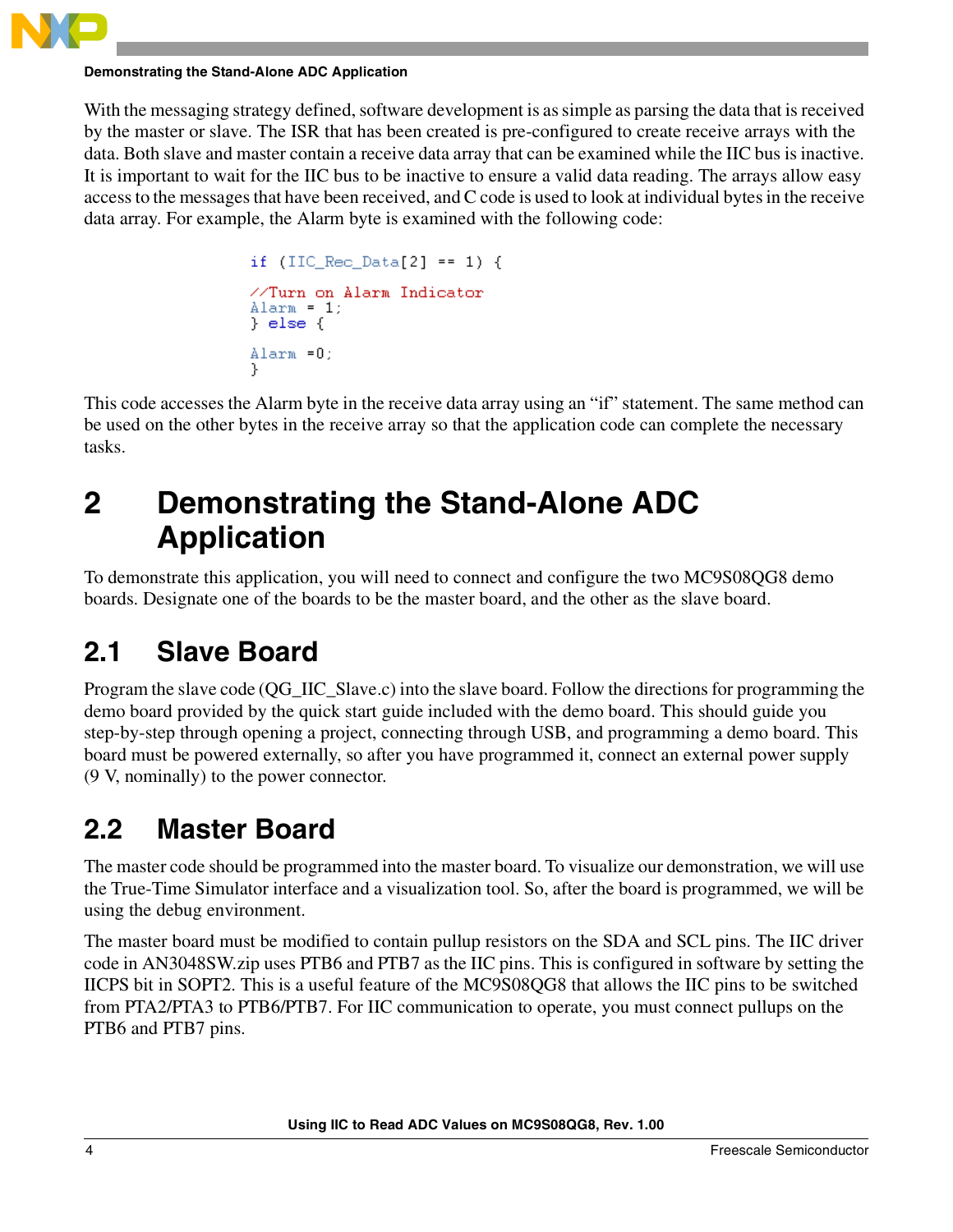

### <span id="page-4-0"></span>**2.3 Connecting the Demo Boards**

After the pullups have been added to the PTB6 and PTB7 pins on the master board, three connections must be made, as shown in [Figure 1](#page-4-2):

- PTB6, PTB7, and GND must be connected between the two boards.
- GND must be connected; connect GND from J1 pin 3 to J1 pin 3 of the slave board.
- PTB7 and PTB6 are J1 pins 8 and 10, respectively; connect them as shown in [Figure 1](#page-4-2).

#### **Master Board Slave Board** Slave Board

- Programmed with master code (QG\_IIC\_Master)
- Add pullup resistors on SDA and SCL pins, PTB6 and PTB7, respectively
- Remove jumpers on LED1 and LED2
- Programmed with slave code (QG\_IIC\_Slave)
- Must be powered externally
- Uses PTB6 and PTB7 as IIC pins
- Remove jumpers on LED1 and LED2



**Figure 1. Connecting the Two MC9S08QG8 Demo Boards**

### <span id="page-4-2"></span><span id="page-4-1"></span>**2.4 Starting the Demonstration**

- 1. Turn on the slave board by moving the PWR\_SEL jumpers to the VDD side.
- 2. Press the green run arrow in the True-Time Simulator to begin the master code (see [Figure 2\)](#page-5-1). In the visualization tool, the LED shows the status of the ALARM indicator; the graph is a visual representation of the ADC data. You can switch between channel 1 and channel 0 by pressing the SW1 (channel 0) or SW2 (channel 1) on the master demo board:
	- When channel 0 is selected, the potentiometer of the slave board is being read.
		- Vary the potentiometer to see the result on the graphical representation [\(Figure 2](#page-5-1)) change.
	- When channel 1 is selected, the photo sensor is being read.
		- Cover the photo sensor to see the graphical representation ([Figure 2](#page-5-1)) change.

#### **Using IIC to Read ADC Values on MC9S08QG8, Rev. 1.00**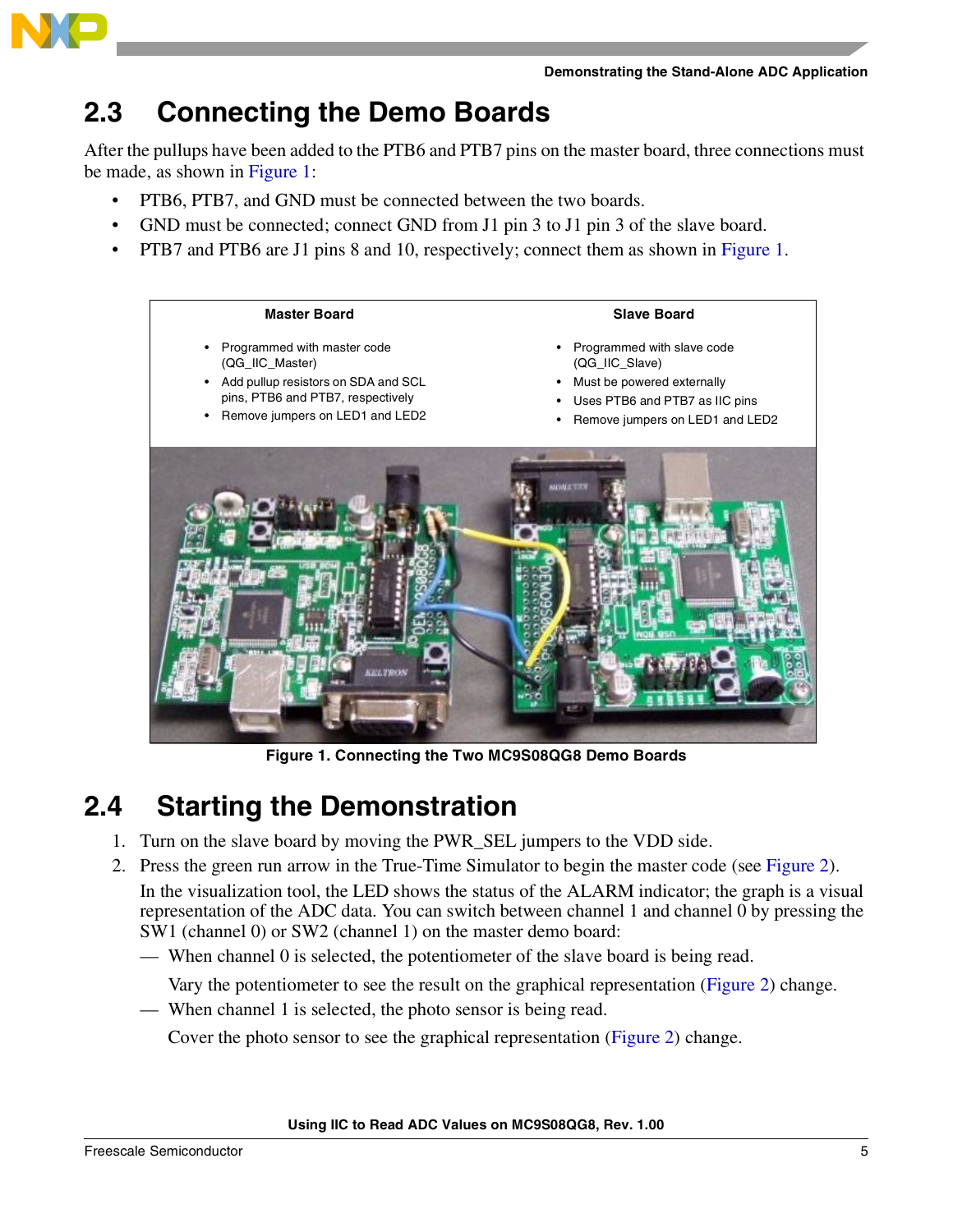



**Figure 2. Visualization Tool in True-Time Simulator & Real-Time Debugger**

## <span id="page-5-1"></span><span id="page-5-0"></span>**3 Conclusion**

This document and provided application code (AN3048SW.zip) demonstrate how the MC9S08QG8 is well suited for an IIC application. The provided IIC driver code and application example can be used to accelerate understanding of IIC and development time.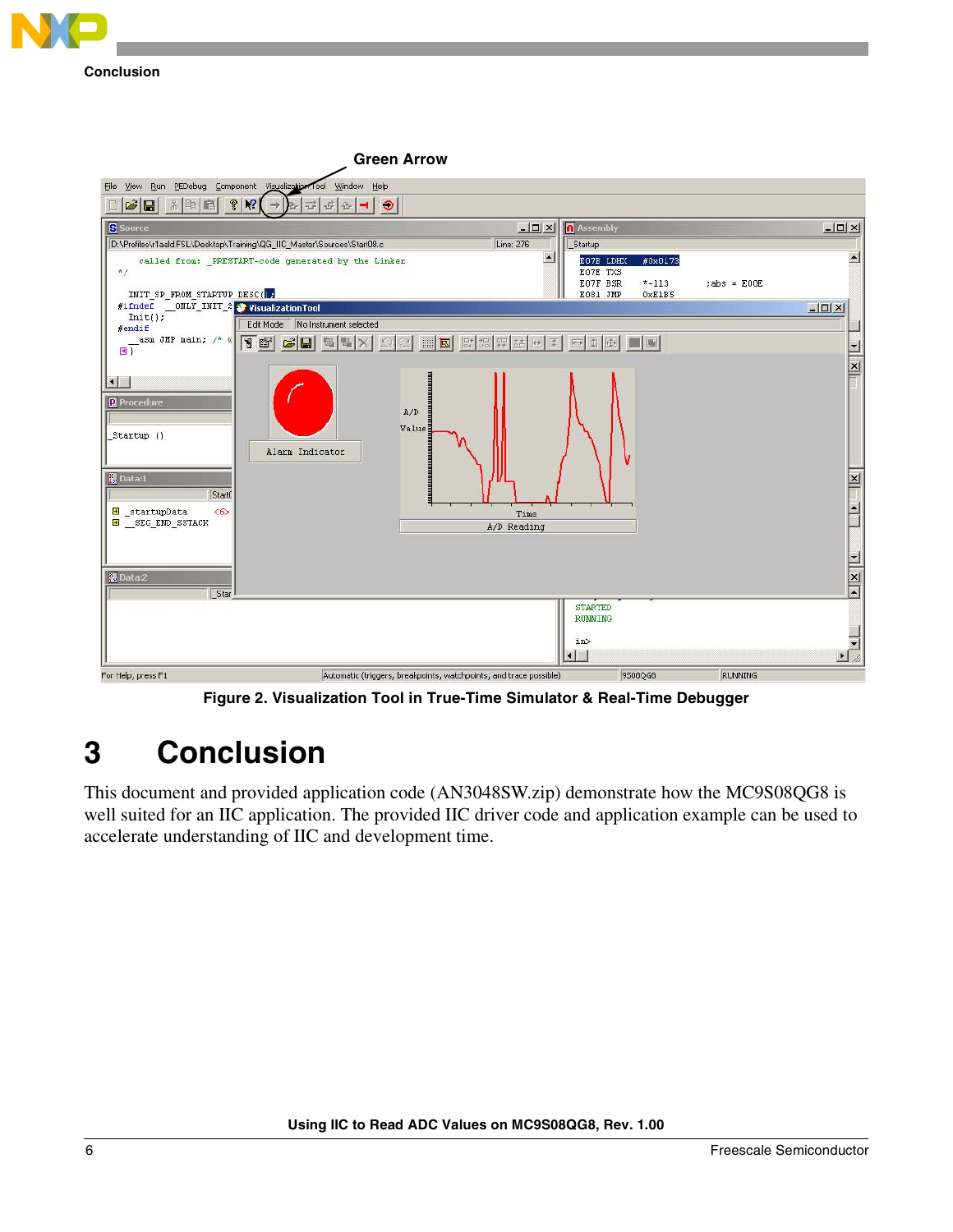

 $\overline{\phantom{a}}$ 

**Conclusion**